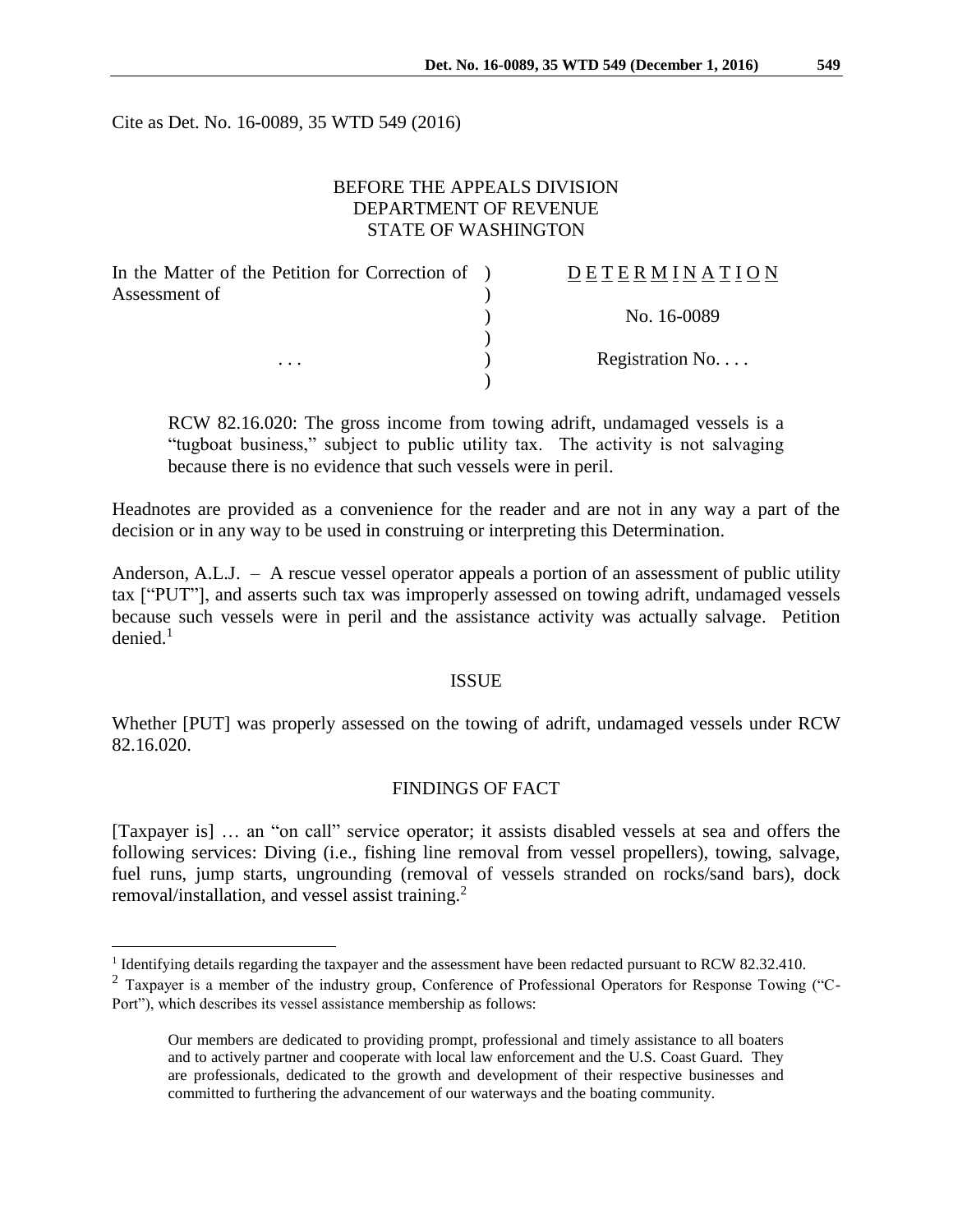Taxpayer maintains a fleet of response vessels that are approximately 26 feet in length and built for speed in strong and quickly changing currents. It receives assistance requests from customers [directly], the United States Coast Guard, and [Vendor]. Taxpayer receives a majority of its income from boaters insured by [Vendor]. When Taxpayer provides vessel assistance to a [Vendor] customer, it completes a ticket for payment [from Vendor] and describes the service it performed for the customer.

The Washington State Department of Revenue's (the "Department's") Audit Division ("Audit") reviewed Taxpayer's books and records for January 1, 2011 through December 31, 2013 (the "Audit Period"). Audit determined that Taxpayer had incorrectly reported and paid business and occupation ("B&O") tax at the wholesaling B&O tax classification (0.484%). Audit determined that Taxpayer should be reporting its income under the following tax classifications, based upon the assistance activity performed for the customer: (1) [PUT] classification  $(1.926\%)$  – Grounding, towing, and income differences; (2) Retailing B&O (0.471%) - Diving, dock removal/installation, fuel runs, jump starts, lifts, line repair, and stand down charges; <sup>3</sup> and (3) Service and other activities  $B&O(1.8\%/1.5\%)$  – Salvage, training, bonus, and fees.

To calculate an assessment, Audit and Taxpayer selected 2011 as a sample year and sorted Taxpayer's income into the tax classifications listed above, based upon the predominate assistance activity listed on invoice/customer ticket. Then, Audit calculated a percentage [of total income] for each tax classification. For 2011, Audit determined that 34.23% of Taxpayer's income stemmed from assistance activities properly reportable under the PUT tax classification; 3.03% under the retail (wholesale) B&O tax classification; and 62.74% under the service and other activities B&O tax classification. Audit applied these percentages to the amounts of gross income listed on Taxpayer's Federal Income Tax Returns [covering the Audit Period] and assessed taxes accordingly.<sup>4</sup>

On February 25, 2015, Audit issued Taxpayer an assessment in the amount of \$ . . . , consisting of a \$ . . . credit for paid wholesaling B&O tax paid, \$ . . . in service and other activities B&O tax,  $\$\dots$  in PUT,  $\$\dots$  in interest, and  $\$\dots$  in 5% assessment penalty.

Taxpayer appeals only a portion of the assessment of PUT. Taxpayer asserts that PUT was improperly assessed on most of the assistance activities identified as "towing" in Taxpayer's invoices, because, even though the vessels may not have been injured or damaged, there was a reasonable apprehension of peril and these activities meet the definition of salvaging.<sup>5</sup>

 $\overline{a}$ 

<http://www.cport.us/about/history.html> (last viewed August 14, 2015). C-Port Board of Director's Member Roger Preston Slade explains that C-Port and its members came about as a result of "... the Marine Assistance Act of 1982 whereby Congress determined that the United States Coast Guard would no longer respond, in general, to nondistress incidents involving recreational boaters." Thus, should a recreational boater need assistance in a non-life threatening situation, a commercial vessel assistance provider will respond. Commercial vessel assistance providers work with the United States Coast Guard to cover assigned areas and a provider must be able to respond to assistance calls within its assigned area within one hour.

<sup>&</sup>lt;sup>3</sup> Audit also stated that when diving, fuel runs, jump starts, dock removal, and dock installation are provided for resale, they are taxable under the wholesaling B&O tax classification.

<sup>4</sup> Audit did not assess retailing B&O tax and retail sales tax because the projected amounts for these tax classifications were deemed immaterial.

<sup>5</sup> During the hearing, Taxpayer pointed to the defined terms in its 2011 License/Service Agreement with [Vendor] that defines "salvaging – ungrounding" to require imminent peril to the boat or a protected marine environment,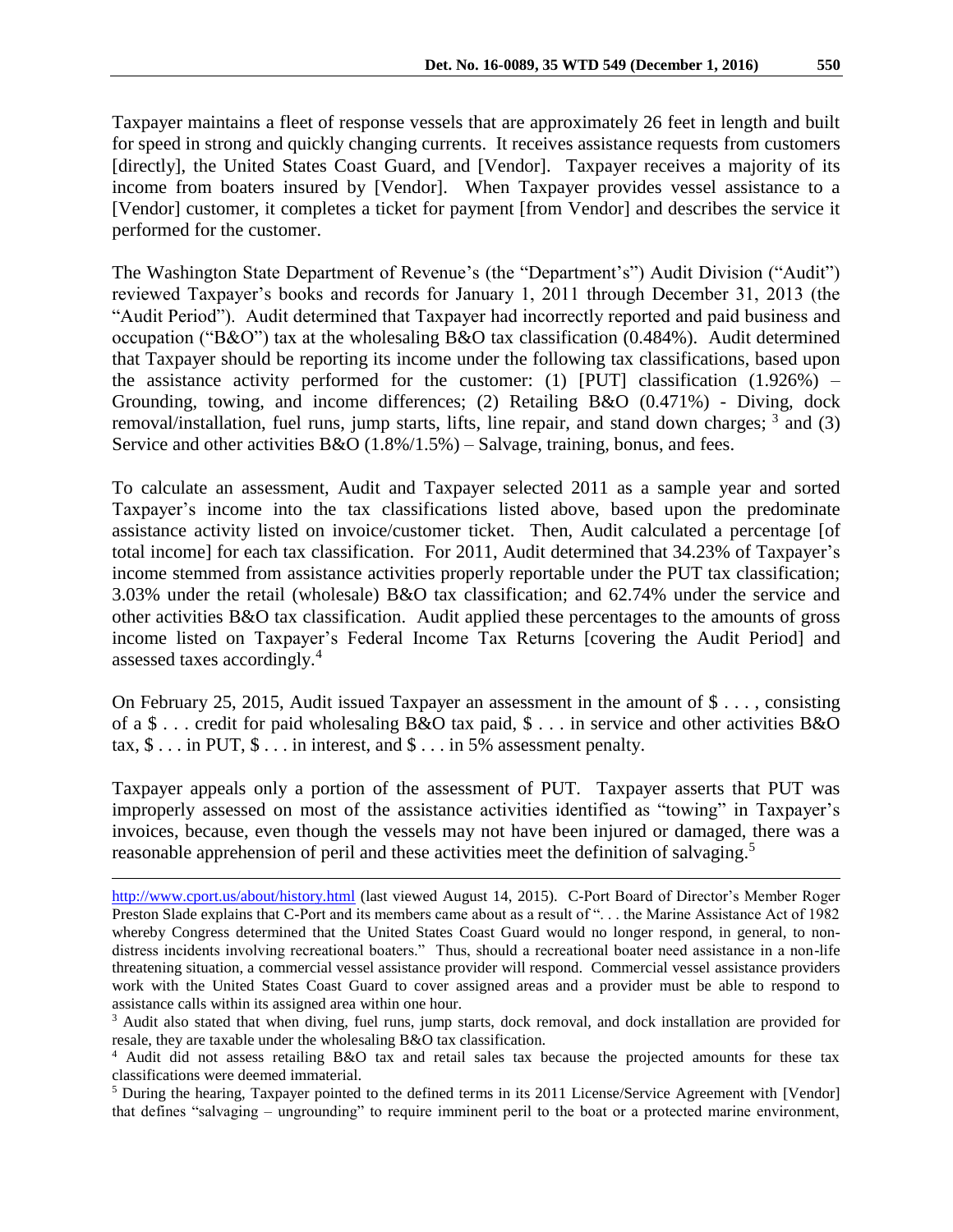# ANALYSIS

Washington law provides separate tax classifications for the business activities of vessel towing and salvage. RCW 82.16.020; RCW 82.04.290.

On the one hand, chapter 82.16 RCW "Public Utility Tax," explicitly levies a PUT upon vessel towing by stating that tugboat businesses are subject to a PUT equal to 1.8% of the gross income from such business activity.<sup>6</sup> RCW 82.16.020(1)(f). "Tugboat business" is defined broadly to mean the business of operating tugboats, towboats, wharf boats or similar vessels in the towing or pushing of vessels, barges or rafts for hire. RCW 82.16.010(11) (emphasis added).

On the other hand, because the taxation of vessel salvage is not explicitly addressed, gross income from the business activity of vessel salvage is subject to a service and other activities B&O tax equal to 1.5% of the gross income from such business activity. RCW 82.04.290(2)(a).

Both the PUT and B&O tax are privilege taxes, and they operate exclusive to one another, meaning, an activity subject to PUT is not subject to the B&O tax. RCW 82.16.020, RCW 82.04.220; RCW 82.04.310(1).

Here, Audit determined that Taxpayer's response vessels were similar to a tugboat and, thus, Taxpayer's assistance activity of towing is a "tugboat business" subject to the PUT. Taxpayer disputes Audit's determination that certain assistance activities were "towing" [and not "salvaging"].

We begin our analysis by noting that vessel-specific "towing" is not defined in chapter 82.16  $RCW - nor$ , elsewhere in the Revised Code of Washington.<sup>7</sup> When a statute fails to define a term, its ordinary meaning may be ascertained from the dictionary definition. *Garrison v. Wash. State Nursing Bd.,* 87 Wn.2d 195, 196, 550 P.2d 7 (1976).

. . . Webster's Third New International Dictionary defines "tow" as follows:

 $\overline{a}$ 

**1:** to drag or pull along: HAUL, PROPEL . . .**2a:** to draw (as a ship or disabled car) or pull along behind a rope or chain  $\ll$  *ed* her into a dry dock for repairs > ... **b:** to push along (as a string of canal or river barges) – used a powerboat behind a tow  $\sim$  vi: to move in tow  $\leq$  piloting a ship that was  $\sim$ ing into the river ...

(Emphasis in original). A vessel tow is typically "one boat, one line" and the vessel pays an hourly charge for the time expended in towing.

where "imminent" means "ready to take place; on the point of happening; or threatening to happen at once." Taxpayer asserts that, under these definitions, assistance activities listed as "towing" on [Vendor] payment tickets would not automatically be "towing" for tax purposes, because, although the vessel was not in imminent peril, it could be in peril that is reasonably apprehended [and be "salvaging"].

<sup>&</sup>lt;sup>6</sup> The actual tax rate is slightly higher; RCW 82.16.020(2) imposes an additional tax [equal to] 7% of the tax payable [under RCW 82.16.020(1)], meaning the actual tax rates is 1.926%. RCW 82.02.030.

<sup>7</sup> We found several mentions of vehicle towing (Title 46 RCW "Motor Vehicles") and references to vessel towing in the context of vessel oil spill prevention and response (Chapter 88.46 RCW) and liens for breach of contract for vessel towing (RCW 60.36.060).